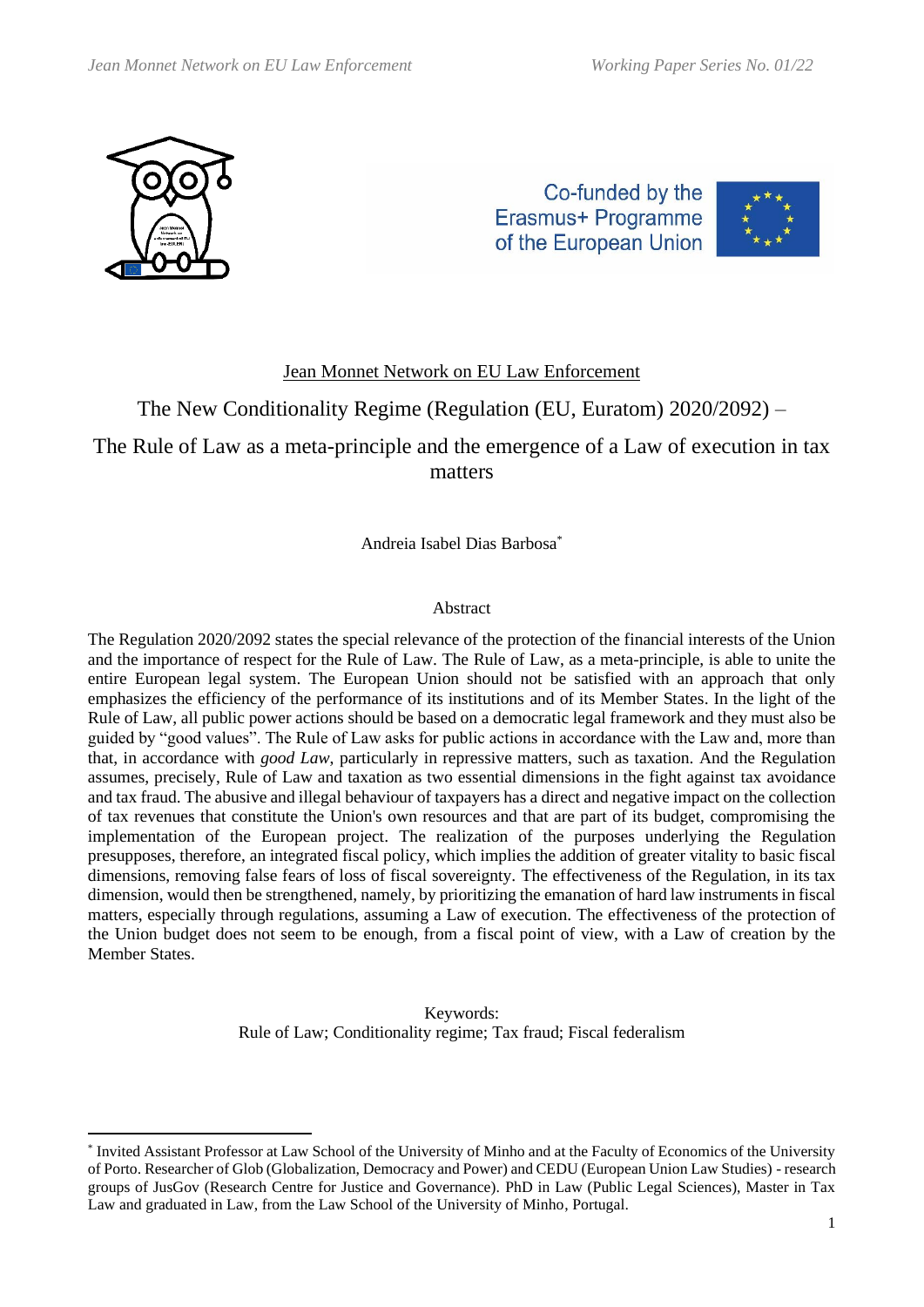#### **I. Introduction – Rule of Law and democracy in a federative context**

The European Union (EU) has faced several crises in the last ten years: the euro crisis; the refugee or migrant crisis; the Brexit; and the pandemic crisis, being driven, at all times, by a natural survival instinct. And these crises, not being existential crises of the EU (without questioning its very existence), are challenges that test the limits of the EU. And today we are experiencing one of the crises that best tests the borders of the Union's values: the crisis of the Rule of Law, especially in its dimension '*democracy'*.

Democracies are fragile and cases of democratic backsliding exist. And in order to correct situations of democratic back-sliding, the EU is called upon to respond to such situations, in line with the level of integration already achieved. Democracies are not always able to protect themselves internally, demanding the adoption of external discipline mechanisms and it was precisely in this context that Regulation (EU, Euratom) 2020/2092 emerged, on a general regime of conditionality for the protection of the EU budget (hereinafter, Conditionality Regulation).

With regard to episodes of internal democratic deficit, several Member States have witnessed the birth and the development of populist movements, mainly associated with a loss of confidence on the part of many citizens in the functioning of democracy. Such movements are essentially based on the conception of *illiberal democracy*, which exhausts democracy in the electoral process - that is, in the choice of those who assume power -, in an understanding of the concept that opposes the will of the people to the elites that, theoretically, assume it. This, in our opinion, is a very poor conception of democracy, especially when compared to what the EU has defined as the one that underlies the process of European integration. *Liberal democracy*, in the EU, is based on the Rule of Law, assumed as a meta-principle, and which supports a plurality of values. The creation of efficient and effective mechanisms in response to the threat of the Rule of Law is, therefore, essential, not only for the maintenance of the national stability of the different Member States, but also for the maintenance of relations and the functional stability of the EU itself.

In any case, the emergence of this crisis can also be understood as an expression of the nature of the Union. As is well known, it is possible to look at the EU in the light of the theory of the Federal Constitution, assuming the Union not as a State, not as an international organization, but as a structure very close to a federation of States. In other words, this crisis of the Rule of Law seems to be easily perceptible if we start from the recognition that a federative structure is at stake. Federal systems are, by their nature, unstable, living in an existential imbalance between the interests of the States, of each of the States, and the interests of the federation. This imbalance will continue until it is decided where, in fact, the power of normative creation is. And as can be seen, the EU is facing this problem, and has managed to solve it through what the doctrinal constructions point out as the *systemic harmony* between the constitutional order of the Union and the constitutional orders of the States, in the light of principles of *constitutional tolerance*, of a *contrapunctual*  Law, in the sense of taking the best advantage of the existing legal pluralism<sup>1</sup>. *Constitutional pluralism* is typical of federal constitutional orders, in a systemic harmony that presupposes *substantial axiological homogeneity*. Knowing that among the Member States such homogeneity does not relay in religion, language or ethnicity, then homogeneity could be based on agreement on essential dimensions which, in the case of the EU, could very well lead back to agreement on the elevation of the Rule of Law to a meta-principle, which is even assumed as a condition of access to the Union itself, as follows from article 49 of the Treaty on European Union. In the light of this provision, two criteria for membership are established: a geographical criterion, based on European territory, and a political criterion, based on the Rule of Law.

Despite the pluralism of cultural styles, the diversity of circumstances and historical conditions that underlie the concept of the Rule of  $Law^2$ , it is possible to see a common core, which allows it to be associated with a State that is founded and that acts limited, nothing more, nothing less, than the Law. And the Rule of Law calls for public action not only in accordance with the *Law*, but especially in accordance with a *good Law.* This action, guided and limited by legal norms (by rules and principles), is extended to all dimensions of State' actions, among them is the one that will serve as the object of our attention: the fiscal sphere.

<sup>1</sup> *Vide* Miguel Poiares Maduro, 'Contrapunctual Law: Europe's Constitutional Pluralism in Action', in Neil Walker (ed), *Sovereignty in Transition* (Hart Publishing, 2003).

<sup>&</sup>lt;sup>2</sup> For example, 'Rule of Law', in the British expression, found in the Magna Charta of 1215, which refers to fair process, to the prominence of laws and customs, to the subjection of the executive to parliament and to equal access to the courts; 'The Reign of Law', in the United States, which associates the expression with a strong idea of 'always under law'; 'L'État legal', conceived by the French constitution and which is essentially based on a hierarchical legal order and the rule of law; 'Rechtsstaat', in German constitutionalism, which began to be seen as the State of Reason, as the State limited in the name of the self-determination of people.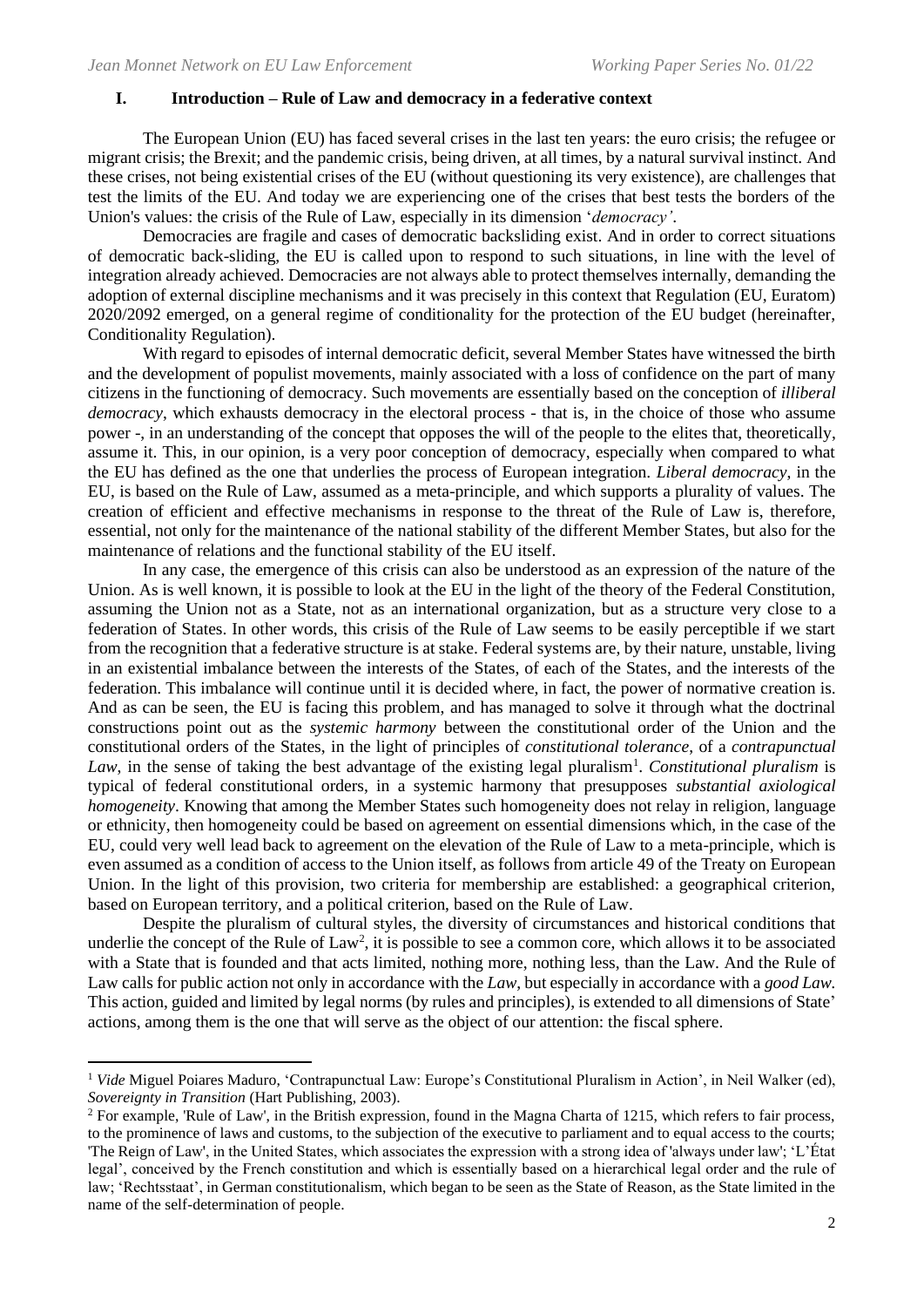As far as the fiscal sphere is concerned, the concept of the EU as a federation ends up, in our view, even being reinforced through the adoption of the Conditionality Regulation. Indeed, a federation must be guaranteed the opportunity to reserve to itself the competence to react against attempts to defeat purposes of fiscal solidarity, especially when considering the problems of opportunism that the sharing of tax revenues can generate<sup>3</sup>. If, until now, the power of the EU to intervene in this area could be questioned, and in the absence of a solution such as the one found in the American Constitution (which, since 1787, in its article 4, section 4, provides for the possible intervention of the federation for the preservation of the republican form of government of the States)<sup>4</sup>, the Conditionality Regulation appears exactly as a way for the Union to reserve to itself the control over the terms in which its resources are used.

#### **II. The relevance of tax revenues for the European Union**

The conditionality Regulation provides a clear link between *respect for the Rule of Law* and the *efficient implementation of the Union's budget and available resources*. Part of these resources come from the collection of taxes, in accordance with Council Decision (EU, Euratom) 2020/2053, of December 14, 2020 (European Union's own resources system).

The connection between the Rule of Law and the financial and fiscal dimensions resulting from the Regulation - and which was already reflected in the provisions of articles 317 and 325 of the Treaty on the functioning of the EU -, is the result of the observation that the fundamental values for the realization of the European project - such as the balance of accounts, budgetary stability and the sustainability of the Union -, depend on the existence of financial resources. The implementation and maintenance of the European project has costs and the unjustified decrease in revenue, due to artificial behaviour by taxpayers, can mean the irregular functioning of the Union's institutions and can make the attribution of social benefits difficult. Such behaviours, based on the individual interests of taxpayers, are fiscally abusive – evasive or fraudulent – illegally assuming tax savings purposes. The non-payment, the reduced payment or the deferred payment of taxes in a context of dubious legality or complete illegality, put at risk, as a consequence, the realization of the European project, and, in the light of the Conditionality Regulation, it is up to the Member States to guarantee the existence of mechanisms that avoid and repress fiscally abusive actions.

Taxes are a true guarantor of the Democratic Rule of Law and are one of the essential dimensions of the construction of a welfare system<sup>5</sup>, provided for and guaranteed in the treaties of the Union. Without taxes, the EU would hardly be able to guarantee legal benefits (e.g., approval of secondary law – regulations and directives) and material benefits (guarantee of social benefits). In this context, and for these reasons, tax avoidance or tax evasion, in addition to signifying, on the part of European citizens, the violation of a fundamental duty, shows an *ethical pathology*, since the persons or entities that do so often adopt a free rider behaviour, as they do not fail to benefit from the public and semi-public goods produced by the EU (and its Member States), which, in the vast majority of cases (e.g., sustainable development actions), assume nonexcluding characteristics and produce utilities of an indivisible nature<sup>6</sup>.

Even though the EU is an area of freedom, and even though taxpayers must be guaranteed the greatest possible freedom in the conduct of their lives<sup>7</sup>, by choosing the means that seem most appropriate to them in terms of taking into account savings criteria, including tax savings, it cannot be exercised in a context of

<sup>3</sup> *Vide* Nazaré da Costa Cabral, *The european monetary union after the crisis – From a fiscal union to a fiscal capacity*  (Routledge, 2021).

<sup>&</sup>lt;sup>4</sup> Two basic norms have preserved America's checks and balances: mutual toleration (or the understanding that competing parties accept one another as legitimate rivals) and forbearance (or the idea that politicians should exercise restraint in deploying their institutional prerogatives, to act with patient self-control, restraint and tolerance) – *vide* Steven Levitsky and Daniel Ziblatt, *How democracies die – What history reveals about our future* (Penguin 2019), 8, 102 and follows.

<sup>5</sup> '*Ein Staat ohne Steuern mag auf den ersten Blick paradiesisch anmuten, in der Realität bedeutet es das Ende staatlicher Ordnung*' – *vide* Dieter Birk, Steuerrecht (8th edn, C. F. Müller, 2005), 1.

<sup>6</sup> *Vide* Daniel Sutter and Lee Coppock, 'The Tax Man Cometh: Constitutional Principles for Tax Enforcement*, in Constitutional Political Economy*, 14, 2003, 108.

<sup>7</sup> 'Die Größtmögliche Freiheit gewähren' (although in another context) – *vide* Helmut Köhler*, Allgemeiner Teil* (28th edn, C.H. Beck, 2004), 39.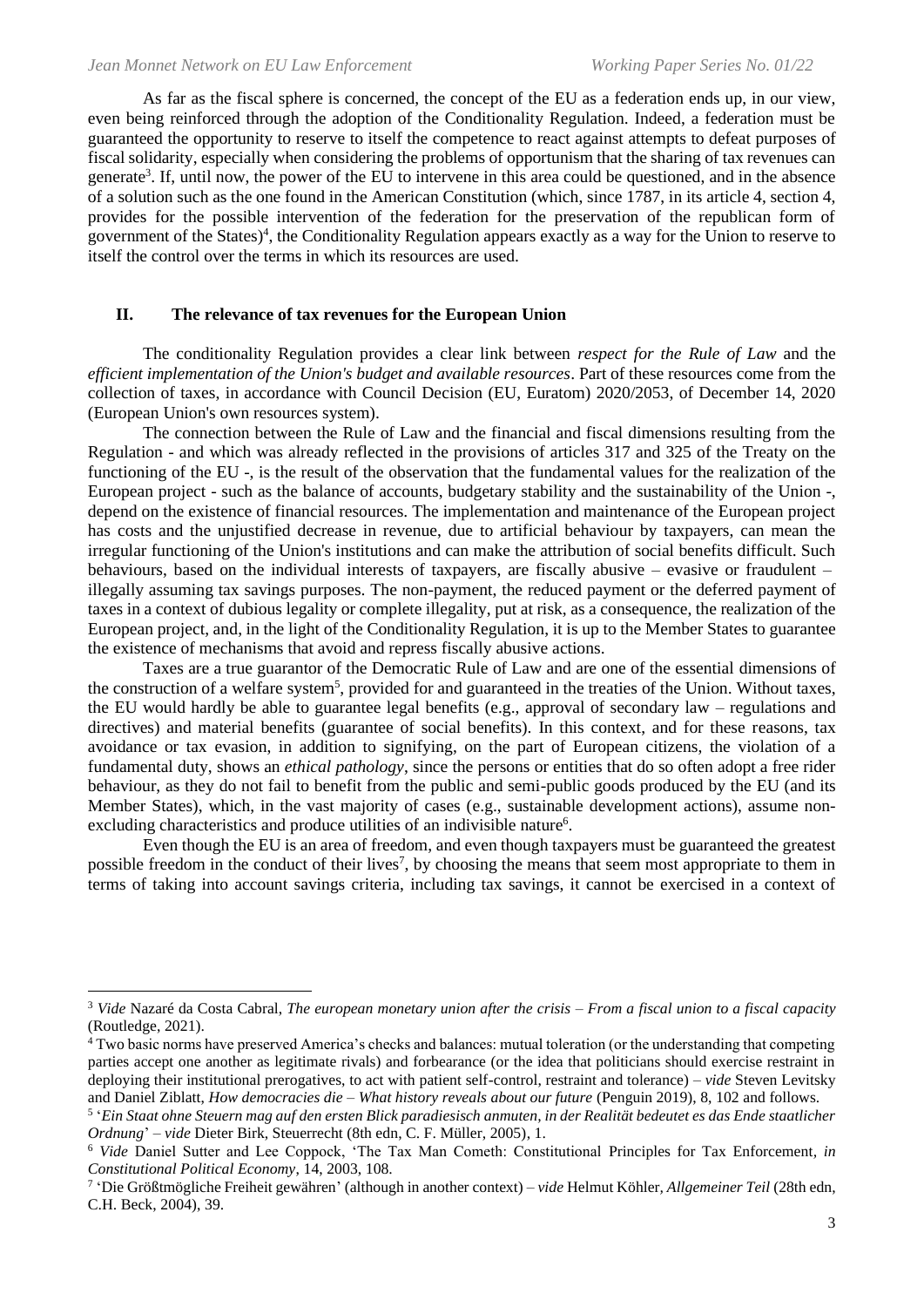illegality, going beyond the scope of the right to tax planning<sup>8</sup>. Tax planning, therefore, presupposes, and unlike abusive behaviour, the minimization of taxes through appropriate legal structures<sup>9</sup>.

It is in this sense that, under the terms of the Conditionality Regulation, good financial management is associated with a *'holy trinity'*, calling for: (i) the action of public authorities in accordance with the law; (ii) the investigation and prosecution of cases of fraud, including tax fraud, tax evasion, corruption and conflict of interest, or other breaches of the law; and (iii) subjection to effective judicial review (by independent courts and by Court of Justice of the EU) of arbitrary or illegal decisions by public authorities.

Among the dimensions of this triad, we will focus, of course, on the second, directly associated with the tax dimension, which is implemented in the provisions of article 4 (2), c) and e) of the Regulation.

#### **III. Combating abusive tax behaviour as a dimension of the Rule of Law**

The Rule of Law principle is repeatedly assumed as a guiding criterion for fiscal policies and for the design of fiscal rules, establishing the limits to be observed by the tax legislator. However, this principle does not assume relevance on a merely abstract-substantive level, and could, on the contrary, also be used in an adjective approach, applying legal norms to specific situations, among them being those that lead to abusive tax behaviour, considered as harmful to the community.

In this context, the Rule of Law is, therefore, capable of taking on a formal dimension, which requires that the acts of public authorities (in particular, the tax administration and tax courts) be authorized by a prior law, issued in accordance with democratic requirements, and a material dimension, which requires respect for good values (in particular, those that lead, in the fiscal sphere, to the pursuit of the public interest). It is especially in the latter sense that the Rule of Law principle assumes relevance in the Conditionality Regulation.

The national legislator must act not only in the light of efficiency, but also in accordance with a fundamental core of values, based on the protection of collective well-being.

In the light of the article  $4(1)$ ,  $(2)$  of the Conditionality Regulation, appropriate measures shall be taken where it is established that breaches of the principles of the Rule of Law in a Member State affect or seriously risk affecting the sound financial management of the Union budget or the protection of the financial interests of the Union in a sufficiently direct way. And breaches of the principles of the Rule of Law shall concern:

- i) to the proper functioning of investigation and public prosecution services in relation to the *investigation and prosecution* of fraud, including *tax fraud*, corruption or other breaches of Union law relating to the implementation of the Union budget or to the protection of the financial interests of the Union; and
- ii) to the *prevention and sanctioning* of fraud, including *tax fraud*, corruption or other breaches of Union law relating to the implementation of the Union budget or to the protection of the financial interests of the Union, and the imposition of effective and dissuasive penalties on recipients by national courts or by administrative authorities.

Therefore, the implementation of the Rule of Law is directly dependent on the way in which the Member States guarantee the construction of a legal-tax framework (necessarily, hard law) capable of ensuring that the fiscally abusive behaviour of taxpayers finds in the legal system a response that allows it to implode with its illegitimate pretensions, in a triple line of action: in the *investigation*, in the *prevention* and in the *sanction* of behaviours.

However, the Regulation is not clear about the abusive behaviour that is covered by it. There is an evident terminological difference between what is stated in recital 8 of the Regulation and the provisions of article 4 (2), (c) and (e), which difference may not be located merely on the theoretical-discursive level. This is because, while in the aforementioned recital 8, in some of its versions, reference is made to both cases of "tax fraud" and "tax avoidance" (for example, in the German version, "Steuerbetrug", "Steuerhinterziehung " and in the Portuguese version, "fraude fiscal" and "evasão fiscal"), in article 4 the reference is made only to the (more serious) cases of "tax fraud", "Steuerbetrug", "fraude fiscal".

The question is whether the European legislator intends to refer to only those cases in which the set of voluntary acts of taxable persons that, practiced in a context of illegality, aim to achieve a result of removal,

<sup>8</sup> *Vide* Francesco Tesauro, *Istituzioni di Diritto tributario, I – Parte generale* (9th edn, UTET, 2009), 248.

<sup>9</sup> "Werden Steuern durch angemessene rechtliche Gestaltung minimiert, so liegt keine Steuerumgehung vor" – Joachim Lang in Tipke/Lang, *Steuerrecht,* (5th edn, Verlag Otto Schmidt, 2005), 156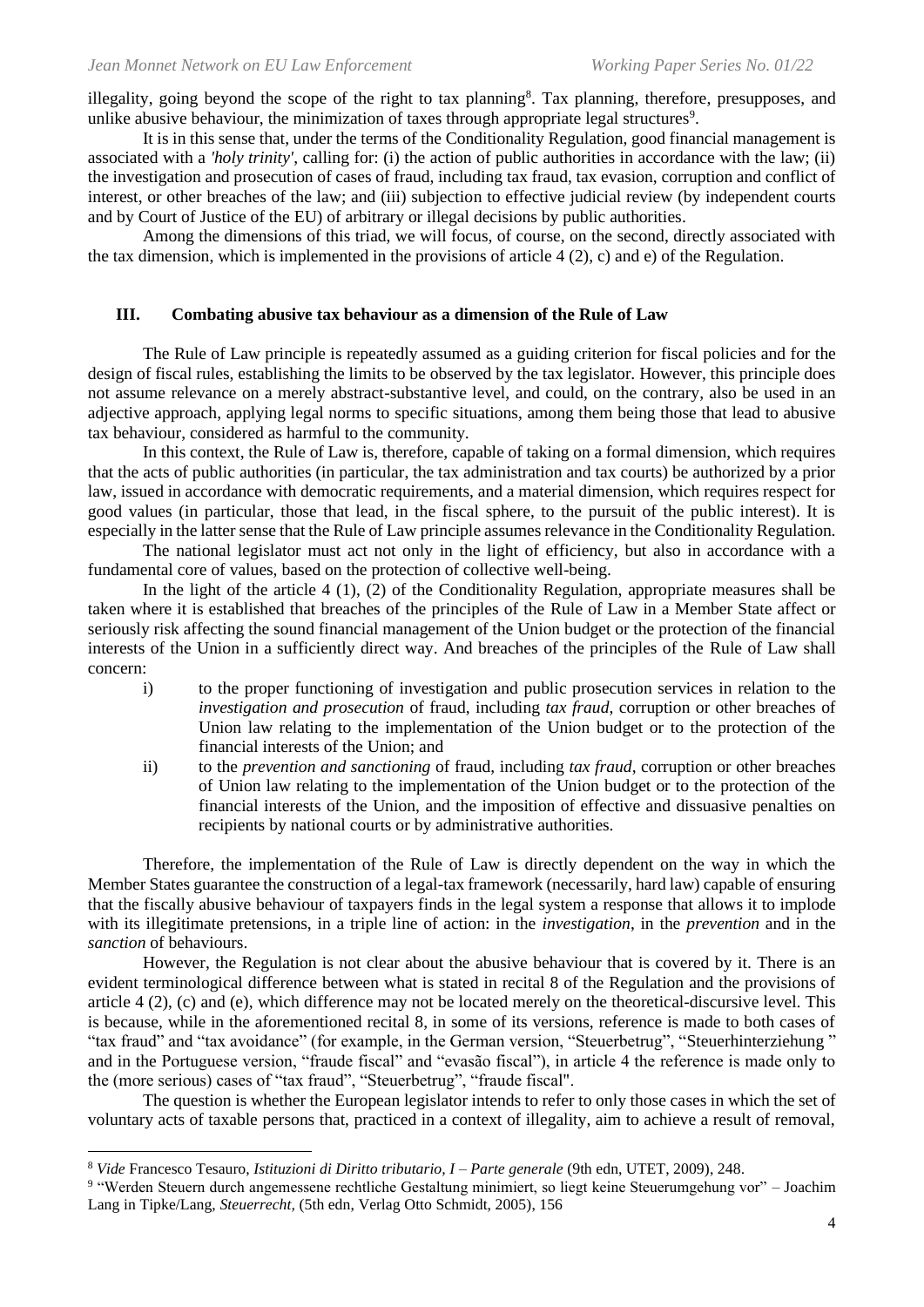exemption or tax deferral (cases of tax fraud), or whether it also intends to cover the voluntary acts of taxable persons that, although practiced within a generic framework of lawfulness, are qualified by the tax rules as anomalous or abusive, in view of the purpose they seek to achieve (cases of tax avoidance). Considering the consequences arising from the application of the Regulation, this issue should not, in our view, remain unresolved, but the Commission's guidelines on the application of the Conditionality Regulation do not refer to it<sup>10</sup>.

Since the purpose is *good financial management* and the *protection of Union resources*, and knowing that in both cases (tax avoidance and tax fraud) the purposes of tax revenue collection can be frustrated, we conclude that it is more in line with the ratio of the diploma to consider that a State violates the principles of the Rule of Law when it does not guarantee, in an *effective, proportionate and dissuasive* way, the investigation, prevention and sanction against both cases of tax avoidance and tax fraud. This is an analysis that only seems to be conceivable on a case-by-case basis, especially in the absence of hard law instruments of EU law, tending to establish a common or uniform regime regarding the terms of reaction against these behaviours. There are, in fact, several resolutions, communications and action plans that have been developed in this context, but in terms of the adoption, by the EU, of effective legal norms, there is still a long way to  $go^{11}$ .

In any case, and in an attempt to define the scope of the provisions of article 4 of the Conditionality Regulation, the activation of the mechanism provided for in the Regulation will be justified, especially when the aforementioned abusive behaviour may result in the non-collection of taxes that directly affects the resources needed for the Union to achieve its objectives and implement its policies, such as VAT and customs duties, both European Union's own resources. Since it is at stake here, taxes that already know a high level of harmonisation, the differences between the legal systems in terms of reaction against abusive behaviour (especially through the coercive tax collection and criminalization of behaviours) create a lack of mutual trust between administrations and undermine a level playing field for economic operators in the EU.

Moreover, the absence of an analysis mechanism of a jurisdictional (rather than a political) nature, which would make it possible to assess whether such violations (the absence of control and repression of fiscally abusive behaviour) actually exist, is questionable. The assessment of compliance with the Rule of Law, particularly in spheres such as taxation, which are particularly demanding in terms of legality, must be assessed judicially, not politically. Should the Council have the possibility, even before deciding on the application of the measure, to raise the question of whether the internal measure complies with the requirements of the Regulation with the Court of Justice of the EU? The fact that the Regulation does not provide for judicial control – neither in tax matters nor in others – seems to contradict the foundation on which it was established. Are the requirements of legality and representativeness in tax matters compatible with an *'expertocratic base'*? Is the possibility of intervention by the Court of Justice - merely *a posteriori -*, compatible with such requirements?

#### **IV. From a** *Tax Law of creation* **to a** *Tax Law of execution*

The Conditionality Regulation is, therefore, not conclusive as to the terms of implementation of the fiscal measures capable of guaranteeing the necessary effectiveness, since it does not establish an evaluation or monitoring mechanism that identifies objective criteria that allow a better assessment in which circumstances the measures nationally adopted are not adequate to prevent or to sanction tax avoidance or tax fraud behaviour. This silence can be seen as a symptom of the existing fear in assuming the need to transition, at the European level, from a *Tax Law of creation* to a *Tax Law of execution*, in what would be a model increasingly closer to a *fiscal federation*.

<sup>&</sup>lt;sup>10</sup> *Vide Communication from the Commission, Brussels, 2.3.2022, C(2022) 1382 final.* 

 $11$  In 2016, Directive 2016/1164 emerged, which establishes rules against tax avoidance practices that have a direct impact on the functioning of the internal market. However, in addition to having a mere harmonizing effect, it has a limited scope of application to the tax on profits produced by legal persons, a limitation that is incompatible with the extent to which the abusive behaviour of taxpayers can take.

The European Commission has released, as well, a draft of a European Taxpayers´ Code, containing the guidelines to be followed by the different tax systems. But actually, it is not a genuine 'Code' and it has no real legal effect, since according to its own words "[i]t is a non-binding document and should be considered as a model to follow, to which Member States could add or adapt elements to meet national needs or context" - *Vide* Guidelines for a Model for a European Taxpayers' Code, European Union, 2016.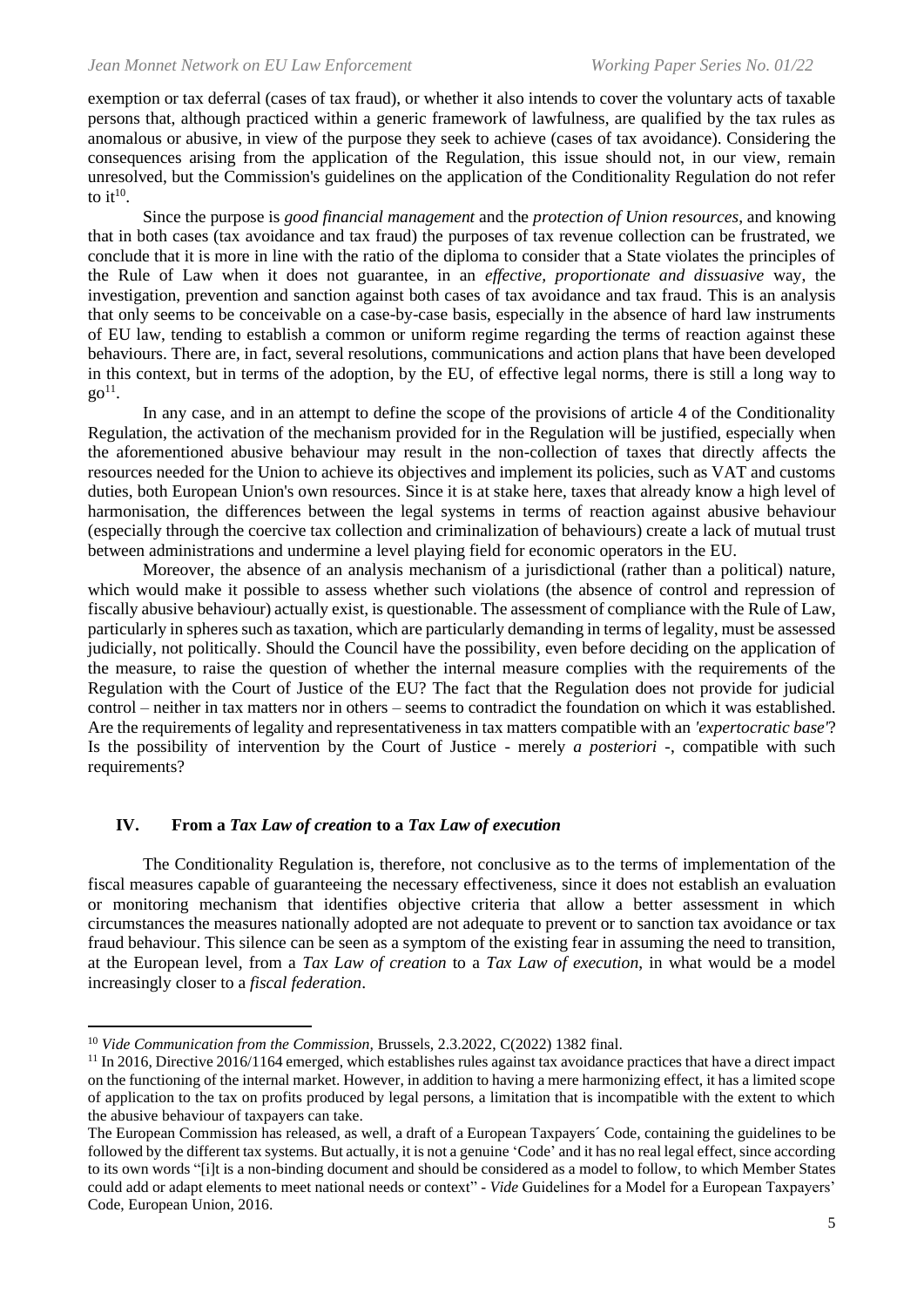In this regard, we believe that it is legally misleading to continue to emphasize the need to protect the sovereignty of States in order to avoid further advances towards an effective fiscal federation. It seems questionable to us that one can speak, strictly speaking, of a loss of fiscal sovereignty.

Tax harmonization has been understood as a long-term objective, of gradual and progressive implementation, which has known numerous interruptions, precisely because it is seen, recurrently, as a limit to the fiscal sovereignty of the Member States. In this regard, it is said<sup>12</sup> that in the context of the EU there is a 'true Europeanization of tax law', the establishment of an 'effectively multilevel tax law', to which is added a 'schizophrenia' attributable to the jurisprudence of the Court of Justice, which boycotts the exercise of fiscal sovereignty<sup>13</sup>. In this sense, it is said, then, that fiscal sovereignty is moving towards becoming a more theoretical than an effective concept<sup>14</sup>, since there are many constraints imposed from abroad in the determination of state fiscal policy. In the light of this understanding, globalization and integration into the EU have brought about a limitation of the autonomy of States, in a reinforcement of the convergence of national policies, but with damage to democracy and, consequently, to the legitimacy of national political systems, altering the nature of sovereignty and transforming the fundamental structures of international politics into a system of global governance.

In our view, the conclusions that go in the direction of the loss of fiscal sovereignty assume *sovereignty* according to a classic conception, as autonomy and self-determination in the power to create the normative framework that will be in force in a specific legal order, in fulfilment of the principle of independence of the State. Thus, fiscal sovereignty appears associated with the power of decision to establish taxes (focusing, therefore, on the figure of legislative fiscal sovereignty)<sup>15</sup>, covering two dimensions:

- i) As a response to the problem of the foundation or justification of taxes the tax is demanded because the State is sovereign;
- ii) As a response to the problem of the distribution, among public entities of territorial base, of the power to create, modify and extinguish taxes, through legal rules<sup>16</sup>.

Based on the understanding that the EU is recognized as a 'new legal order', which acts in light of the attribution and abdication of portions of sovereignty by the Member States, the loss of fiscal sovereignty would be, in this line of reasoning, evident, given the loss of material powers and effective prerogatives in the field of taxation – more evident in the context of indirect taxation.

However, it seems to be possible to conclude in the sense of the *absence of loss of sovereignty*, appealing to the classical conception of the term, when it embraces only the normative dimension. So it is, essentially based on four lines of thought:

- i) First, any heteronomous rule is valid only in the cases and under the terms allowed by the constitutional texts of the Member States. That is to say that, even in cases where legal discipline is created by European institutions, sovereignty will remain in the sense that the respective application in the internal order takes place *only because the Constitution, as an internal Fundamental Law, so admits*. Sovereignly, States allow EU law to be applied internally;
- ii) The second line of argument to be pointed out corresponds to the procedural terms in which legislative measures of a fiscal nature are adopted within the EU, which lead us to conclude that it is only indirectly that we witness a restriction of fiscal sovereignty, when understood as autonomy. Under the terms of articles 113, 114 and 115 of the Treaty on the Functioning of the EU, deliberations on tax matters, both with regard to indirect taxation and direct taxation, must be taken *unanimously*. Although the maintenance of the unanimity rule is being discussed (due to the obstacles that arise from it to the opportunities for harmonizing tax legislation), in favour of European efficiency at an economic level, the fact is that, in accordance with the current European framework, fiscal legislative measures are only approved and applied by Member States after all of them have agreed. We consider, in any case, and in this regard, that European integration is less and less compatible with the rule of unanimity in this field;

<sup>12</sup> *Vide,* for instance, Balaguer Callejón, 'El Tratado de Lisboa en el diván. Una reflexión sobre estatalidad, constitucionalidade y Unión Europea', in *Revista española de Derecho Constitucional*, 83, 2008.

<sup>13</sup> *Vide* José Casalta Nabais, 'Crise e sustentabilidade do Estado fiscal', in *Estudos de Direito Fiscal*, 4 (Almedina, 2015), 114, 115, 116.

<sup>14</sup> *Vide* Ben Terra and Peter Wattel, *European Tax Law,* (5th, Kluwer Law International, 2008), 146.

 $15$  On the various dimensions of the concept of sovereignty – legislative, administrative, judicial and in terms of revenues, *vide* K. Vogel and C. Waldhof, *Grundlagen des Finanzverfassungsrecht* (Heildeberg, 1999), 214 - 227.

<sup>16</sup> *Vide* Perez Royo, *Derecho Financiero y Tributario. Parte General* (5th edn, Civitas, 1995), 46 and follows.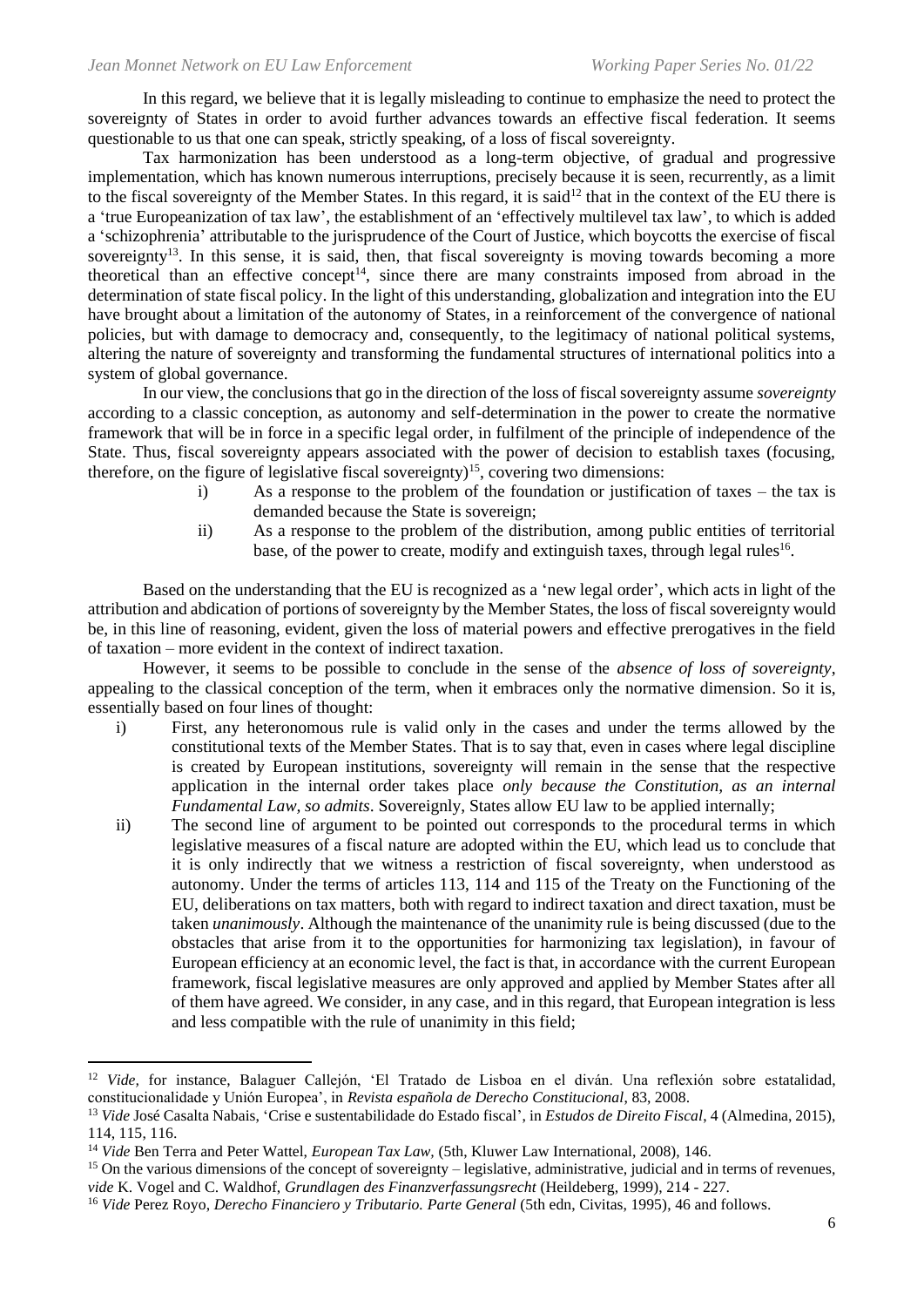- iii) The third line of thought to be taken into account is one of the dimensions associated with the *principle of openness to the EU*, in the light of which the Member States declare themselves open to the exercise in common, in cooperation with the institutions of the Union, the necessary powers to build and deepen the EU. There is no transfer of ownership of powers, with the consequent loss of sovereignty. What happens is that the Member States, by means of a 'treaty' (subject to approval and ratification), and without abdicating the powers they hold, declare themselves open to such powers being implemented using the same means and assuming the same purposes (exercise in common), in collaboration and interdependence (exercise in cooperation) with the Union or delegating to its bodies the appropriate powers for the objectives of the European project (exercise by the institutions of the Union);
- iv) Finally, the European Union's intervention in tax matters is shaped by the principle of subsidiarity, only acting when two elements are gathered: one, of a negative nature - when the legal discipline created by the Member States is insufficient to meet the European project – the other, of a positive character – when the ability of the EU to better pursue the objectives of the Treaties in a given case is evident.

These four lines of thought have in common the fact that they start from the concept of sovereignty as self-determination and autonomy, revealing that, even when understood in this way, it does not suffer true and direct limitations. Although they start from a formal sense of sovereignty – as the ultimate power of internal and external self-determination – they are an expression that sovereignty is not based only on a set of typified powers, but essentially on an *attribute of will*. It is the *Kompetenz-kompetenz* that emerges as the fundamental core of sovereignty.

This reasoning enhances the acceptance, at least abstractly, of an effective fiscal federation<sup>17</sup>, in the context of which the respective Member States implement the Law centrally created, reflecting what practice already demonstrates, given the way in which Union law, when issued, exhausts the regulation of tax matters, in a solution that counteracts the negative tax competition effect that has been witnessed. The existence of divergences in the legal-tax solutions can be seen as measures that have an *equivalent effect to restrictions of the free movement* of people, goods, services and capital, which collides with the European project itself.

However, we should recognize that the issue of fiscal federalism has been an academic debate, without particularly relevant connection with reality. Even though fiscal federalism in not equal to political federalism, which means that the EU is not obliged to transform itself into a federation, it still requires some kind of *political support*. This is the main reason why for EU it is so difficult to admit that the prescription of fiscal federalism, probably, can ever be a reality $^{18}$ .

In fact, there are several general limitations to the conception of the EU as a fiscal federation:

- i) The EU ontological ambiguities, related with EU's nature, with the complex and bicephalous legislative procedures and with the supranational delegation to informal and 'expertocratic' bodies;
- ii) The fact that the EU is not an all-purpose structure, which means that, when it comes to identifying, on a normative basis, which collective goods should be allocated to the highest decision level (the EU level), the normative criteria fails to be applied, simply because the EU has not been assigned any 'constitutional powers' regarding those issues (for instance, defence);
- iii) The circumstance that the EU has de power to issue money, but has no political sovereignty a currency without a State; and
- iv) The fact that the European integration process has created a disjointed territory where monetary policy is mostly restricted to the Eurozone; while tax collection and expenditure commitments correspond to a territory with a larger dimension (the EU territory).

<sup>&</sup>lt;sup>17</sup> The main features of fiscal federalism theory were defined more than 60 years ago, in the works of Tiebout (1956), Stigler (1957), Mus-grave (1959, 1983), and Olson (1969). In the early 1990s, the subject regained interest and, since then, important studies were undertaken under the auspices of international organizations, such as the IMF, OECD and the World Bank. For an in-depth analysis of the theoretical constructions related to fiscal federalism, see Wallace Oates, 'The Economic of Fiscal Federalism and Local Finance', in Edward Elgar (ed.), Fiscal Federalism (Harcourt Brace Jovanovich, 1965).

<sup>18</sup> *Vide* Nazaré da Costa Cabral, *The european monetary union after the crisis – From a fiscal union to a fiscal capacity*  (Routledge, 2021).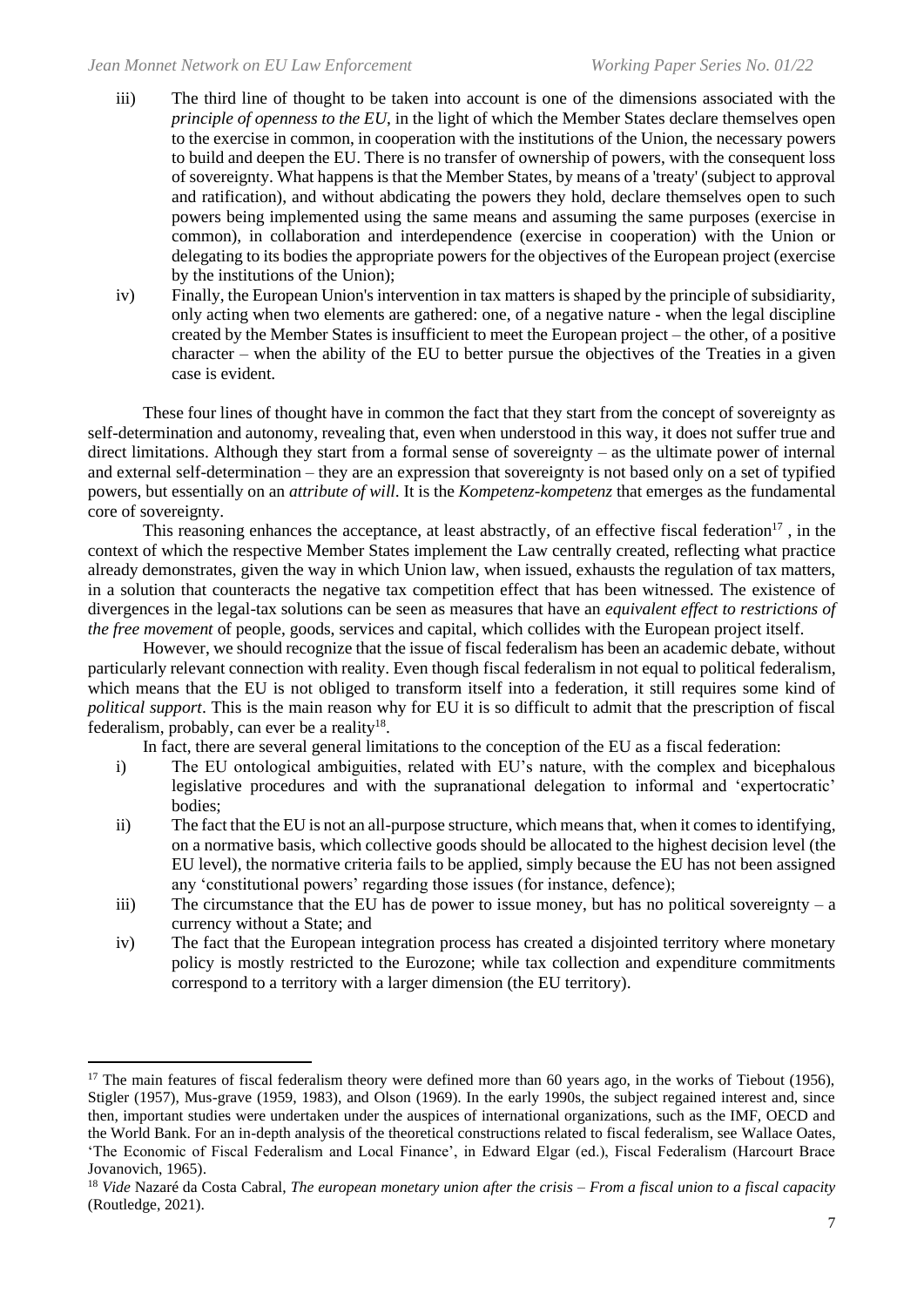Considering all these limitations, a *more flexible integration model* gains strength. In the context of a union with 27 members at different stages of economic development, preferences, geopolitical concerns and diverse policy priorities, the model for a future integration could rely precisely on a flexible model of *functional integration*, henceforth overcoming the traditional national State model<sup>19</sup>.

#### **V. Conclusions**

In a purposely summary way, the main conclusions that we consider pertinent to point out are the following:

- i) The fulfilment of the requirements arising from the Rule of Law presupposes the existence of financial resources, which, to a large extent, are the result of the collection of taxes;
- ii) The protection of the European Union's own resources is essential to guarantee the realization of the European project;
- iii) The Rule of Law is not compatible with abusive tax schemes both tax avoidance and tax evasion – which frustrate the pursuit of the supranationally considerable public interest;
- iv) The Conditionality Regulation, despite the limitations that affect it, enhances the construction of an effective tax federation, even if the political support of the States appears as an essential condition for this purpose;
- v) The terms of reaction against tax avoidance and tax evasion behaviour should meet regulatory uniformity at the EU level;
- vi) The EU should develop a common approach regarding the enforcement of the tax legislation and Member States should be committed to work towards two objectives: (i) interaction and performance of tax administrations as efficiently as if they were one administration; (ii) protection of the financial interests of the Union;
- vii) The internal tax system must be, increasingly, a Law of execution.

#### **References**

Balaguer Callejón, 'El Tratado de Lisboa en el diván. Una reflexión sobre estatalidad, constitucionalidade y Unión Europea', in *Revista española de Derecho Constitucional*, 83, 2008.

Ben Terra and Peter Wattel, *European Tax Law*, (5th, Kluwer Law International, 2008).

Daniel Sutter and Lee Coppock, 'The Tax Man Cometh: Constitutional Principles for Tax Enforcement, in *Constitutional Political Economy*, 14, 2003.

Dieter Birk, *Steuerrecht* (8th edn, C. F. Müller, 2005).

F. Balaguer Callejón, 'El Tratado de Lisboa en el diván. Una reflexión sobre estatalidad, constitucionalidade y Unión Europea', *in Revista española de Derecho Constitucional,* 83, 2008.

Francesco Tesauro, *Istituzioni di Diritto tributario, I – Parte generale* (9th edn, UTET, 2009).

José Casalta Nabais, "Crise e sustentabilidade do Estado fiscal", *in Estudos de Direito Fiscal*, 4 (Almedina, 2015).

Köhler, *Allgemeiner Teil* (28th edn, C.H. Beck, 2004).

K. Vogel and C. Waldhof, *Grundlagen des Finanzverfassungsrecht* (Heildeberg, 1999).

<sup>19</sup> *Idem.*